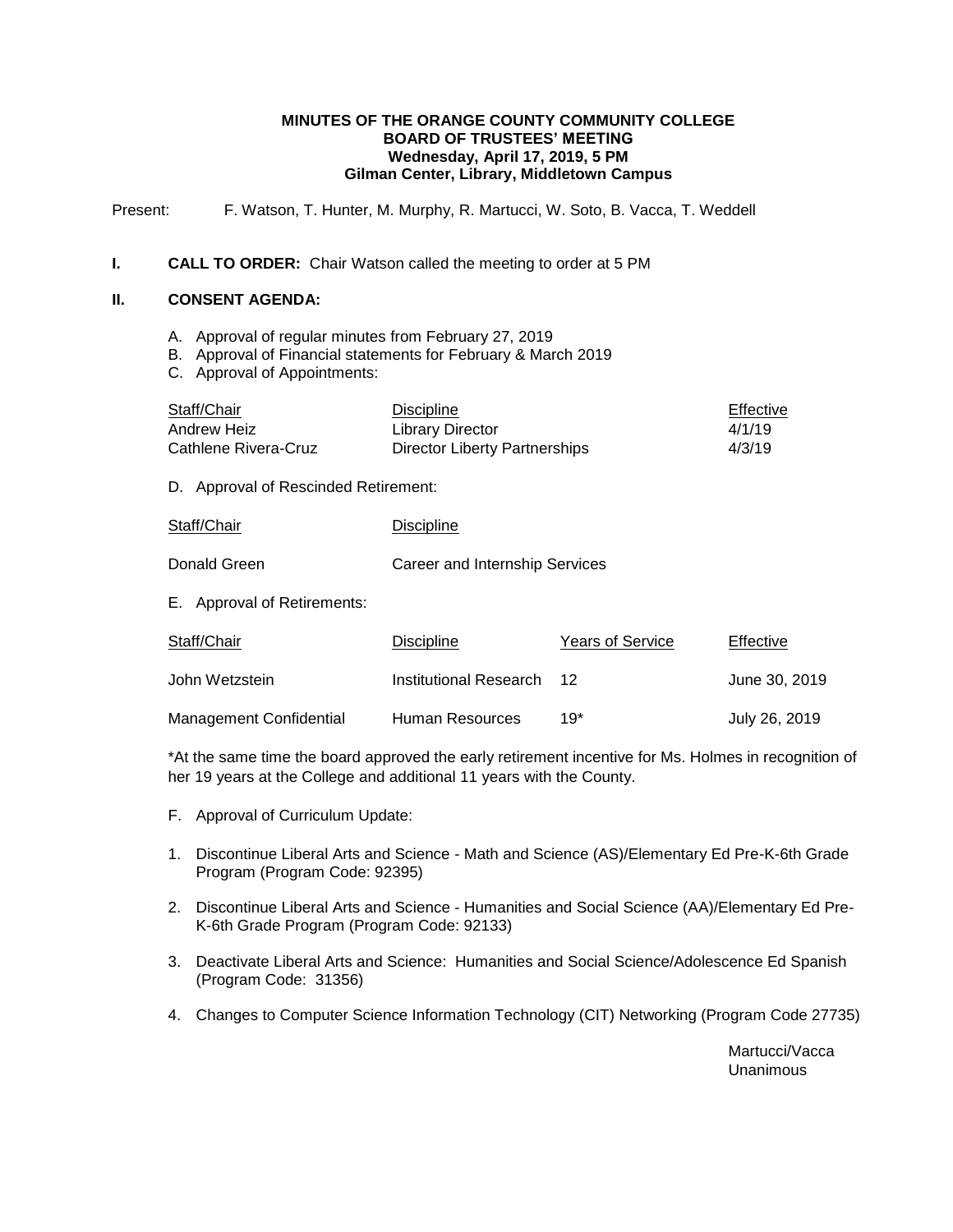Board Minutes – April 17, 2019 – Page 2

# **III. REPORTS**

# **A. President's Report** (Dr. Kristine Young)

- $\triangleright$  Wendy Holmes, AVP for Human Resources, will be retiring from the College at the end of July and President Young wishes her well in her retirement after almost two decades at the College. This is a key, critical position and therefore a national search will be conducted to replace Wendy's position.
- President Young and VP Hackman recently attended the AACC Convention in Orlando, Florida.
- $\triangleright$  In addition, while in Orlando, President Young and VP Hackman, attended a productive meeting and tour of Legoland in anticipation of working with the new Legoland facility in Goshen. Time was spent learning about frontline staff positions and product excellence emphasis. A good deal of information was learned about what programs would be beneficial for SUNY Orange and Legoland to collaborate with on.
- $\triangleright$  Congratulations to 2019 President's Award recipients:
	- $\triangleright$  Katie Sinsabaugh, Excellence in Teaching
	- $\triangleright$  Janine Sarbak, Excellence in Teaching
	- > Anthony Scalia, Excellence in Professional Service
	- ▶ Dorothy Szefc, Excellence in Professional Service

Both Katie Sinsabaugh and Dorothy Szefc have been recommended to the Chancellor for the 2019 Chancellor's Award but no announcements yet.

- $\triangleright$  Congratulations to the following students who received USA Today Phi Theta Kappa All New York Academic Awards:
	- o Harrie Mule
	- o Megan Medley
	- o Michael Conklin
	- o Kaitlyn Adkins
- $\triangleright$  Congratulations to the following students who received Student Chancellor Awards:
	- o Harrie Mule
	- o David O'Keefe
	- o Kevin Corvino
- $\triangleright$  A summary of "Grants History Through 2018" was distributed to board and is worthy of celebration
- The SUNY "2019/20 Operating and Capital Budget" was distributed for board's information. Noted are the base aid normal allocation 2.9% increase which will be adjusted to approximately 2.3% due to fewer FTEs. Also, a rare line item begun by Senator Larkin for the BRIDGES program has been renewed with the support of Senator Metzger, Senator Skoufis and Assemblyman Schmitt.
- $\triangleright$  Chancellor Johnson will visit the campus on Thursday, April 25 and trustees are welcome to attend the open forum at approximately 1:45 that day. The Chancellor will meet with several groups during a 2-hour time frame, including the President, Vice Presidents, and Chair Watson. In addition, she will meet with a group of students, after which Governance President Basinski and Professor Katie Sinsabaugh will give her a tour of campus.

## **B. REPORT OF THE COLLEGE GOVERNANCE SYSTEM** (Paul Basinski)

- $\triangleright$  Professor Basinski is proud that his department was the recipient of a PIP grant to create a new course focused on Diversity and Inclusion.
- $\triangleright$  Governance Committees will be finishing up their work in the next few weeks.
- $\triangleright$  The last two Assembly meetings will be held on April 22 and May 20.
- $\triangleright$  A working group has been set up by Executive Committee to review the 2018 Faculty/Staff survey and identify areas of strength, areas for celebration and areas for concern. EC will work with Administration to address areas of concern.
- $\triangleright$  The PBIE committee has submitted final recommendations to Dr. Young for Vice Presidents and Cabinet to review and deliberate on.
- $\triangleright$  The Safety committee is completing a water initiative recommendation for a pilot program.
- $\triangleright$  Professor Basinski looks forward to meeting with Chancellor Johnson in April and to the BRIDGES program students attending Commencement for the first time.
- Campus-wide Governance elections were held and Professor Basinski was elected to serve 3 more years as Governance President.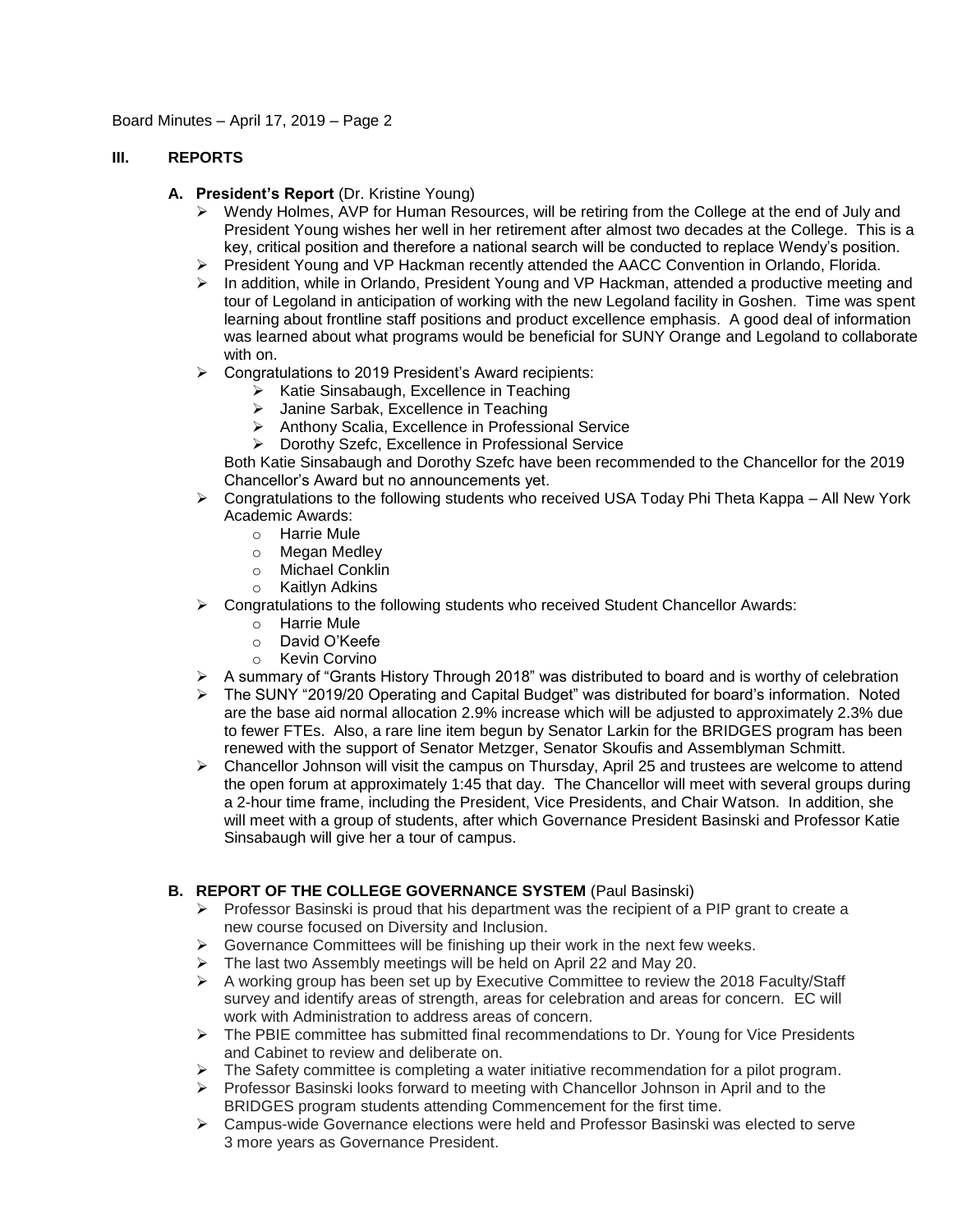# **C. REPORT OF THE STUDENT TRUSTEE:** (Will Soto)

- $\triangleright$  Senate looked into establishing club e-mails to have better communications with the budget process. This will be introduced next AY.
- $\triangleright$  Five senators attended Student Assembly in Saratoga and their report is forthcoming. Student Assembly is a representative group of all 64 colleges in SUNY system. They meet to discuss initiatives they would like to introduce to Governor of NY and SUNY. Two representatives went as voting delegates, president and vice president of Senate and three other senators attended seminars.
- $\triangleright$  Students in the ECCEL program have begun petitioning about food services. Trustee Soto has been listening to concerns and there are concerns with food services not looking up to certain expectations.

# **D. REPORT OF THE COLLEGE ASSOCIATION** (Vinnie Cazzetta)

- $\triangleright$  The College Association has selected the accounting firm RBT to serve as the Association's auditors. RBT was selected by way of an RFP process. The College Association conducts an RFP for auditing services every three years.
- $\triangleright$  As a result of not replacing a full-time staff person, taking on ownership of the Lab School and the increased comprehensiveness of the Foundation's books (as a result of their good work), beginning on January 1, 2020, the College Association will no longer serve as the bookkeeper for the Foundation. Director of Auxiliary Services Glen Connoly and VP Cazzetta are working closely with Dawn Ansbro to ensure a smooth transition.
- $\triangleright$  The Inclusive Classroom at the Newburgh Lab School with Inspire is off to a good start. Inspire has met their capacity of six children and the Association has filled two of its six spots which will ensure at least a breakeven situation for the Association. VP Cazzetta is working with Inspire on a Ribbon Cutting and Grand Opening which will take place on Friday, April 26th at 10:30 AM at the Newburgh Lab School. All are welcome to attend and information was provided at board places.
- $\triangleright$  The State budget did not have any adverse effects in State funding that the Lab Schools receive.
- $\triangleright$  Just over two years ago, the Association outsourced food service and bookstore operations. When such a change takes place, there can be concern of a lost collaboration between the operation of these services and the College staff. This is not the case with this recent outsourcing. There have been three specific incidents this year when the College staff and the Bookstore leadership have collaborated very well. This happened once between the bookstore and the College IT Department, once between the bookstore and the College Facilities Department and once between the bookstore and the College Business Office.

# **E. REPORT OF THE FOUNDATION BOARD (Dawn Ansbro)**

Ms. Ansbro noted the following highlights and the full report is *included as Addendum 1 to these minutes*.

- $\triangleright$  The Foundation welcomes newly appointed Foundation Board member, Christopher Gomez.
- Hudson Valley Day of Giving event will be held on May 15.
- $\triangleright$  Golfing for Scholarships event will be held on Thursday, June 20 and information was distributed to board places.
- $\triangleright$  The Scholarship portal will re-open on May 22 and stay open until August 1 to capture last minute entering students.
- $\triangleright$  A three-panel brochure was distributed at Middletown and Newburgh campuses. The Marketing committee met on March 27 to review responses to the Marketing RFP and BBB & G has been identified as a top candidate.
- $\triangleright$  The new position of Finance Manager will be added to the Foundation due to taking over functions previously done by Glen Connoly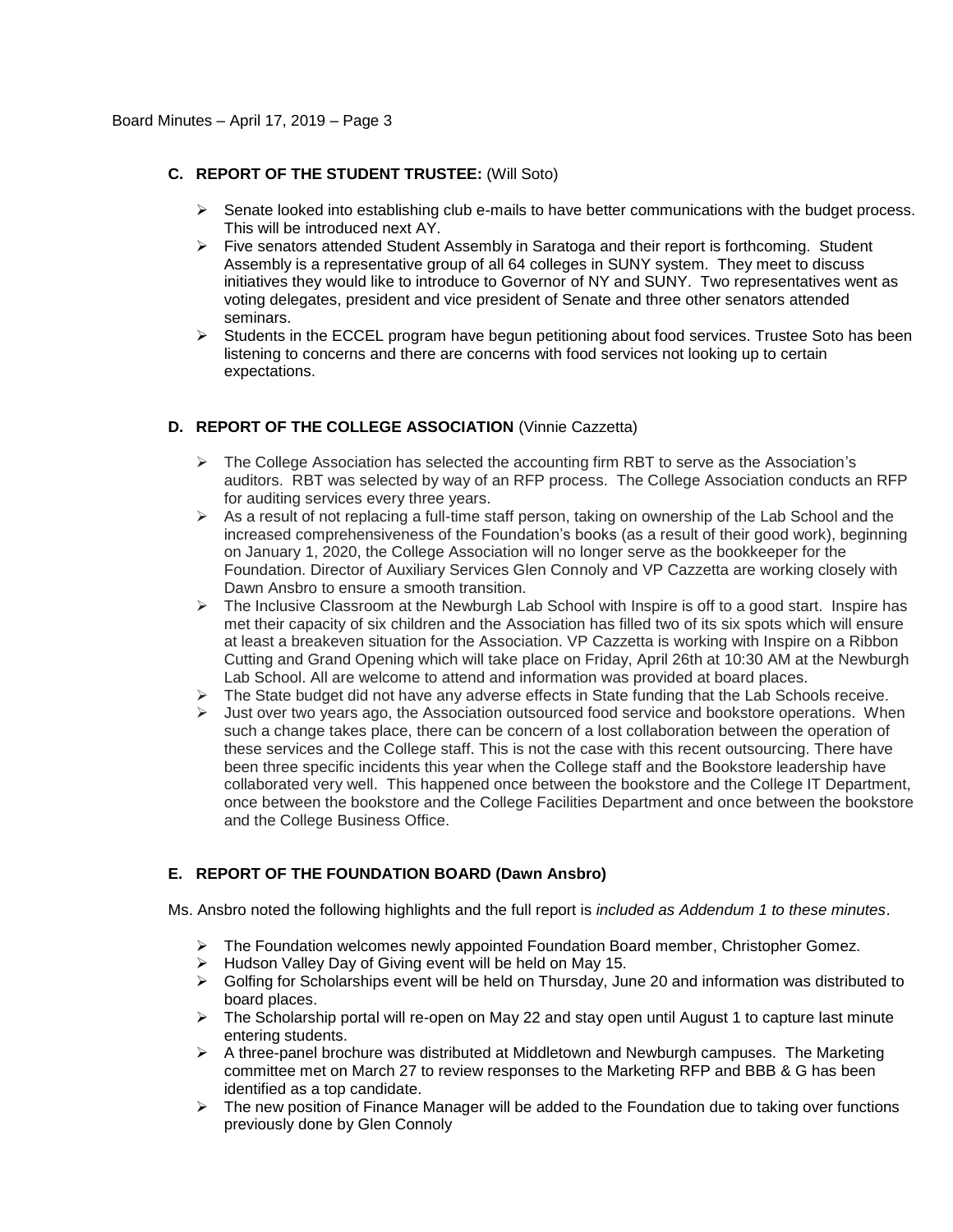## **F. SPECIAL REPORTS:**

#### **Auditor's Report: AY 2017-2018**

Bonadio & Co., L.L.P. Jamie Cote, Principal & Timothy Doyle, Partner

Auditors provided a comprehensive report at the Audit and Finance Committee meeting and a summary is provided below:

- $\triangleright$  Auditor's opinion on College's financial statements are unmodified (clean) which is the highest level of assurance
- $\triangleright$  No material weaknesses or site deficiencies identified
- $\geq$  No significant deficiencies reported<br> $\geq$  No matters related to compliance
- No matters related to compliance
- $\triangleright$  Management letter with recommended areas of improvement were reviewed with the Audit and Finance Committee.

#### **Liberty Partnership Program**

Erika Hackman, VP for Academic Affairs Dena O'Hara-Whipple, Interim AVP for Learning & Student Success Cathlene Rivera-Cruz, Director of Liberty Partnerships

A comprehensive presentation was given by VP Hackman, AVP O'Hara-Whipple and Ms. Rivera-Cruz and has been attached as *Addendum #2 to these minutes*. Highlights are below:

- $\triangleright$  The Liberty Partnerships Program is funded by New York State and is designed for drop-out prevention, college and career readiness for at-risk middle and high school students.
- $\triangleright$  Grant partners are the Boys & Girls Club of Newburgh and the Newburgh Enlarged City School District (NECSD) which includes 4 schools: NFA Main, NFA North, Heritage Middle School and South Middle School.
- $\triangleright$  The grant, awarded in 2017 and ending in 2022, is for \$1.5 million over 5 years with a goal of serving 240 students.
- $\triangleright$  There are some challenges such as low enrollment, in part due to students having trouble getting home after program. In addition, there have been other challenges with program design, multiple changes in district point person, and staffing limitations.

#### **Community College in the High School Tuition**

Erika Hackman, VP for Academic Affairs

Linda Dauer, VP for Administration and Finance

A comprehensive overview of the Community College in the High School (CCHS) program was provided by VP Hackman and VP Dauer and the following highlights were noted:

- $\triangleright$  The mission of the CCHS program is to offer "...qualified high school juniors and seniors the opportunity to earn college credits while attending high school."
- Fall 2018 Enrollment: 1,413 students, 32 courses, 127 course sections
- $\triangleright$  There were 71 instructors and 9 SUNY Orange Departments involved.
- $\triangleright$  There were 16 high schools enrolled in the program (James I. Oneill, Minisink, Warwick, Goshen, Washingtonville, NFA, Cornwall, Pine Bush, Chester, Monroe-Woodbury, Seward, Valley Central, NYMA, Port Jervis, Burke Catholic and Orange-Ulster BOCES.
- $\triangleright$  Course Enrollment between years 2016-2018 has gone from a headcount of 1715 to 1965.
- $\triangleright$  In AY 2017-2018 Headcount was 2,437 and total credits 9,565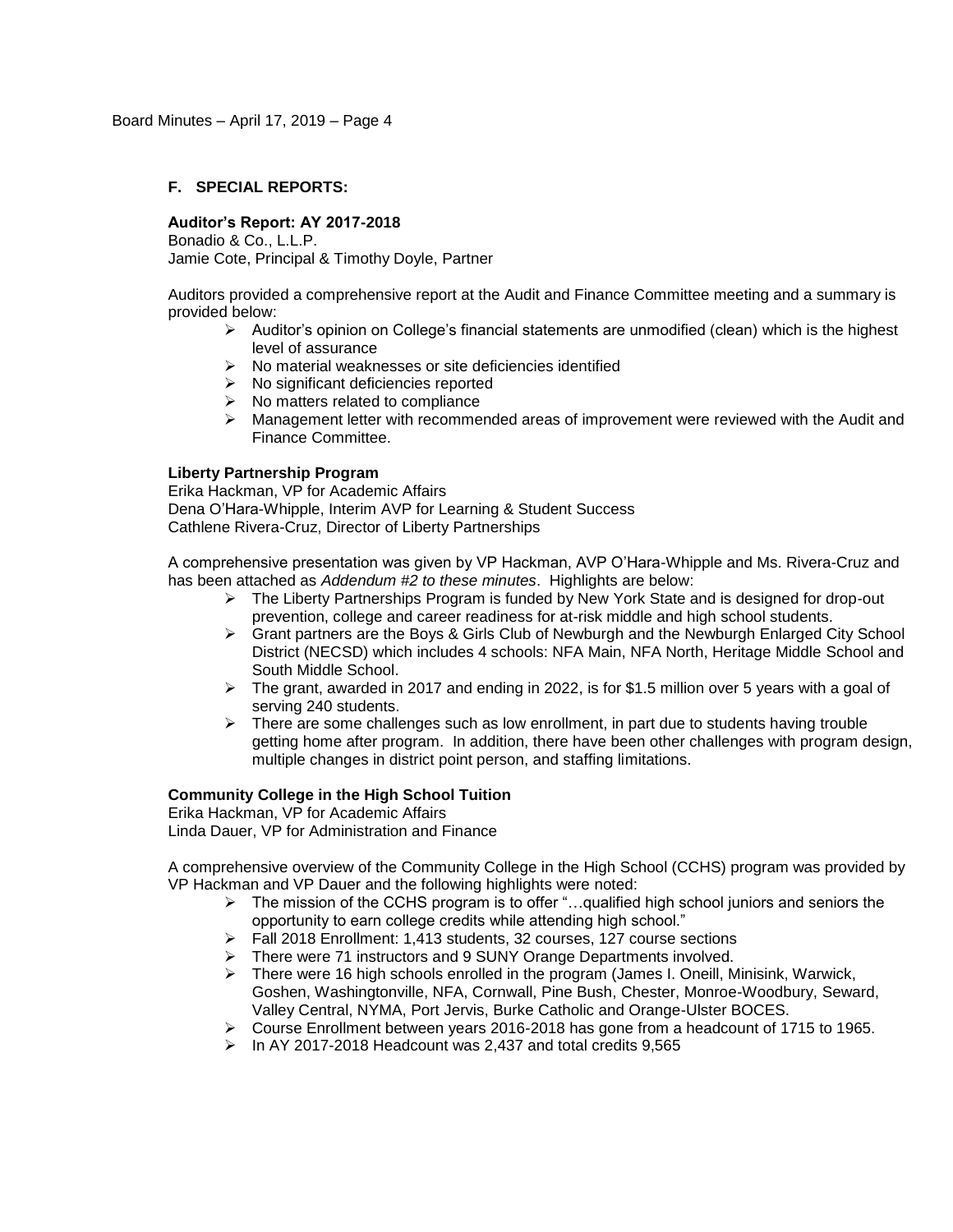- $\triangleright$  Income and Expenses:
	- **State FTE funding: \$907,718.50**
	- Tuition \$595,845
	- Direct Expenses: \$209,987.96
	- **Net Surplus \$1,293,578.55**
- Tuition at Sister Community Colleges, Private and SUNY universities reviewed

Discussion ensued regarding 2019-2020 Enacted Budget legislation notice received on April 12, which "allows for SUNY Community College Boards of Trustees to "…set a reduced rate of tuition and/or fees, or to waive tuition and/or fees entirely, for students participating in any dual or concurrent enrollment program with no reduction in other state, local, or other support for such student." SUNY has recommended that no action be taken this year and President Young endorsed that recommendation to trustees.

*A motion was made* to leave tuition for CCHS program as is, with same formula until further guidance is received from SUNY.

> Weddell/Vacca Unanimous

## **IV. OLD BUSINESS:**

## **Policy Committee Update:**

Chair Watson asked for a volunteer to lead the Policy Task Force Committee and Trustee Vacca volunteered.

#### **V. NEW BUSINESS**:

1. Motion to approve Auditor's Report: 2017-2018

*A motion was made* to approve Auditor's Report: 2017-2018

Martucci/Hunter Unanimous

2. Resolution 6: Community College in High School Tuition AY 2019-2020

*No action taken and resolution disposed of due to earlier motion*

3. Resolution 7: Resolution Accepting a Geological Collection Donation and Naming of Collection Room in Honor of Lawrence E. O'Brien.

*A motion was made* to approve Resolution 7

Murphy/Soto

Unanimous

4. Resolution 8: Resolution Acknowledging the Dedicated Service of Trustee Helen Ullrich

*A motion was made* to approve Resolution 8

Hunter/Soto Unanimous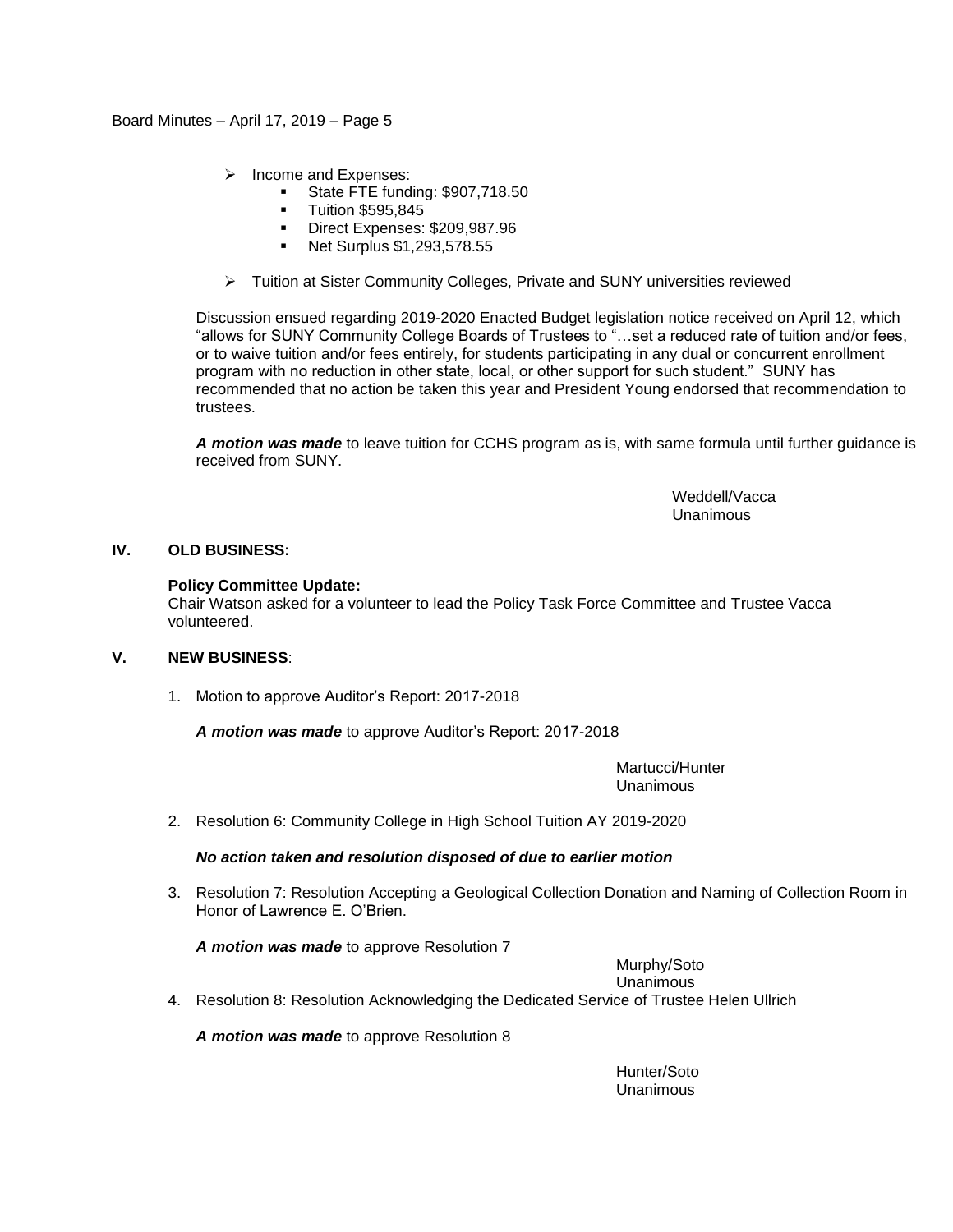Board Minutes – April 17, 2019 – Page 6

## **VI. BOARD CHAIR COMMENTS:**

- $\triangleright$  Chair Watson attended an NYCCT meeting earlier this month and noted that it is Community College month!!
- $\triangleright$  Congratulations again to President Young, who is on the board of AACC and will be able to bring back good information for trustees.
- $\triangleright$  At places:
	- o SUNY Operating and Capital Budget for 2019-20. A cumulative effort between NYCCT and the President's group (NYCCAP) was successful advocating for an established floor. Colleges will receive 98% of prior year's floor or \$100 per FTE. This is progressive, but net affect was that only 10 schools got an actual increase, so advocating must continue to establish this as Education law.
	- o SUNY Orange in Numbers
	- o Grant History Through 2018
	- $\circ$  Bio for Jeanne Contardo, an AGB consultant, who will be visiting the board's retreat in June for a 4-8 hour board training session. The board will engage in a thoughtful session preparing for development of the new Strategic Plan priorities work. The College Community will be engaged with the Strategic Planning process after that time.
	- o Updated Foundation Board Contact List
	- o Invitation to attend Ribbon Cutting and Grand Opening of "Inspire Kids at SUNY Orange" in Newburgh on Friday, April 26.
	- o Copies of presentations given today on CCHS Program and Liberty Partnership
	- $\circ$  Information on Golfing for Scholarships event to be held on Thursday, June 20, 2019

## **VII. COMMITTEE REPORTS:**

## **Academic and Student Services:**

No report given

#### **Audit and Finance Committee:**

- $\triangleright$  Trustee Weddell reported that the Audit and Finance committee met and reviewed the Auditor's report. The auditor's report with results of audit, comments and opinion of the Audit team were very good.
- $\triangleright$  A review of the current year shows some positives and Administration is doing best to stay in line with budget but that must be maintained.

Trustee Martucci commended the SUNY Orange team: VP Dauer and her staff on their work as the auditors were impressed with their preparation and the work completed.

## **VIII. COMMENTS FROM THE PUBLIC:**

FCCC Delegate report to BOT – Prof. Diane Bliss, Delegate (Diane had to leave the meeting however she forwarded the below report after)

The FCCC Spring Plenary was held at TC3 at the end of March. Three resolutions were passed, including one to thank Sr. Vice Chancellor for Community Colleges and the Education Pipeline and SUNY for the inclusion of shared governance in the Guided Pathways processes. The other two responded to the Green Paper on General Education Revision and the White Paper on SUNY Online. The Gen Ed resolution endorsed the rationale for review of Gen Ed and aligning Gen Ed more with Middle States, while also calling for campus-based and campus-driven decisions regarding academic programs and curriculum and further faculty involvement in the process through meaningful representation of FCCC and UFS members. The SUNY Online resolution also called for